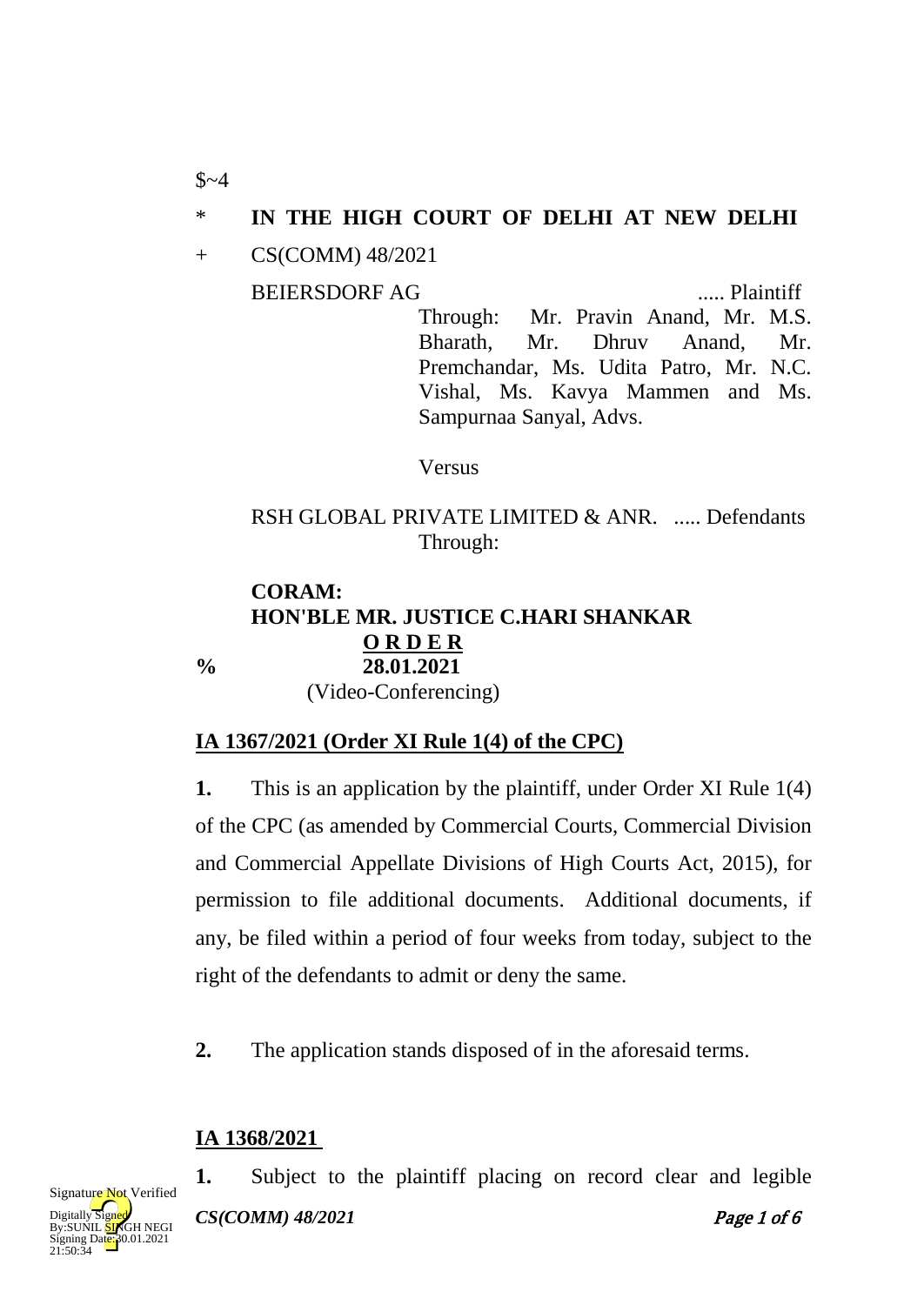copies of any dim documents on which it seeks to place reliance, within a period of four weeks from today, exemption is granted for the present.

**2.** The application stands disposed of.

# **CS(COMM) 48/2021**

**1.** Issue summons.

**2.** Written statement to the plaint, if any, be filed by the defendants within a period of four weeks from today accompanied by affidavit of admission/denial of plaintiff's documents, with advance copy to learned Counsel for the plaintiff, who may file replication thereto, if any, within a period of two weeks thereof accompanied by affidavit of admission/denial of defendants' documents.

3. List before the Joint Registrar (Judicial) for completion of pleadings, admission/denial of documents and marking of exhibits on  $24<sup>th</sup>$  March, 2021.

# **IA 1366/2021 (Order XXXIX Rules 1 and 2 of CPC)**

**1.** Issue notice to the defendants, returnable on  $26<sup>th</sup>$  April, 2021 before the Court.

**2.** The plaintiff, essentially, alleges infringement, by the defendants, of its trade dress qua the products referred to in paragraph 12 of the plaint, particularly the trademarks registered vide

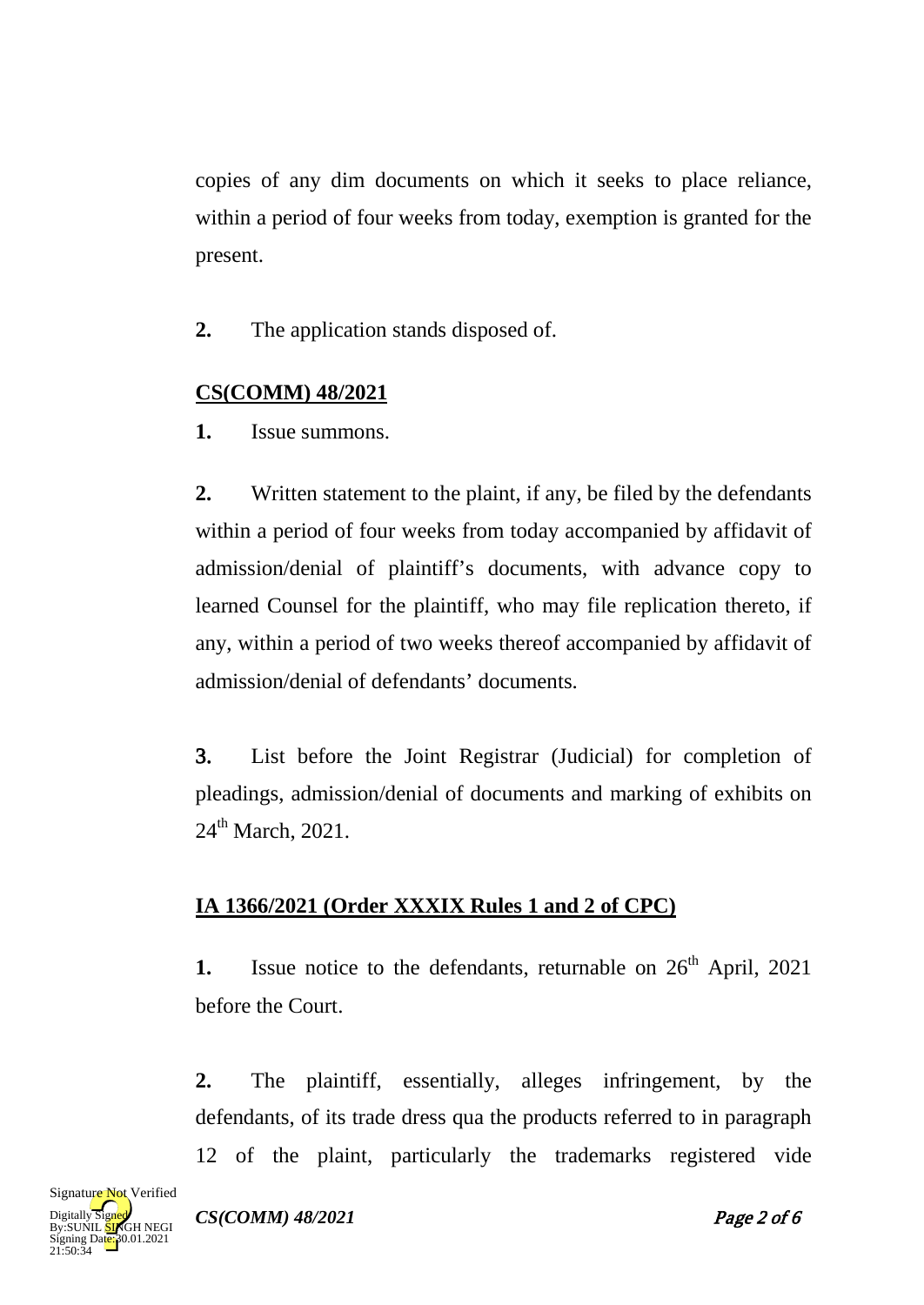Registration No. 2912562 and 3289787.

**3.** The specific products, with respect to which this suit has been filed, and the allegedly infringing products of the defendants, are reflected thus, in para 36 of the plaint:



**4.** For the time being, it is not necessary to advert, in detail, to all the assertions in the plaint, which needless to say, revolve, essentially on the history of the plaintiff, and the reputation, which has been garnered over a period of time, with respect to its trademarks and trade dress. The distinguishing features of the trade dress of the plaintiff, as are apparent from the body of the products, of which infringement is alleged, are that (i) the brand name of the plaintiff is written in white font on a dark blue background, (ii) the container bears a distinctive



*CS(COMM) 48/2021* Page 3 of 6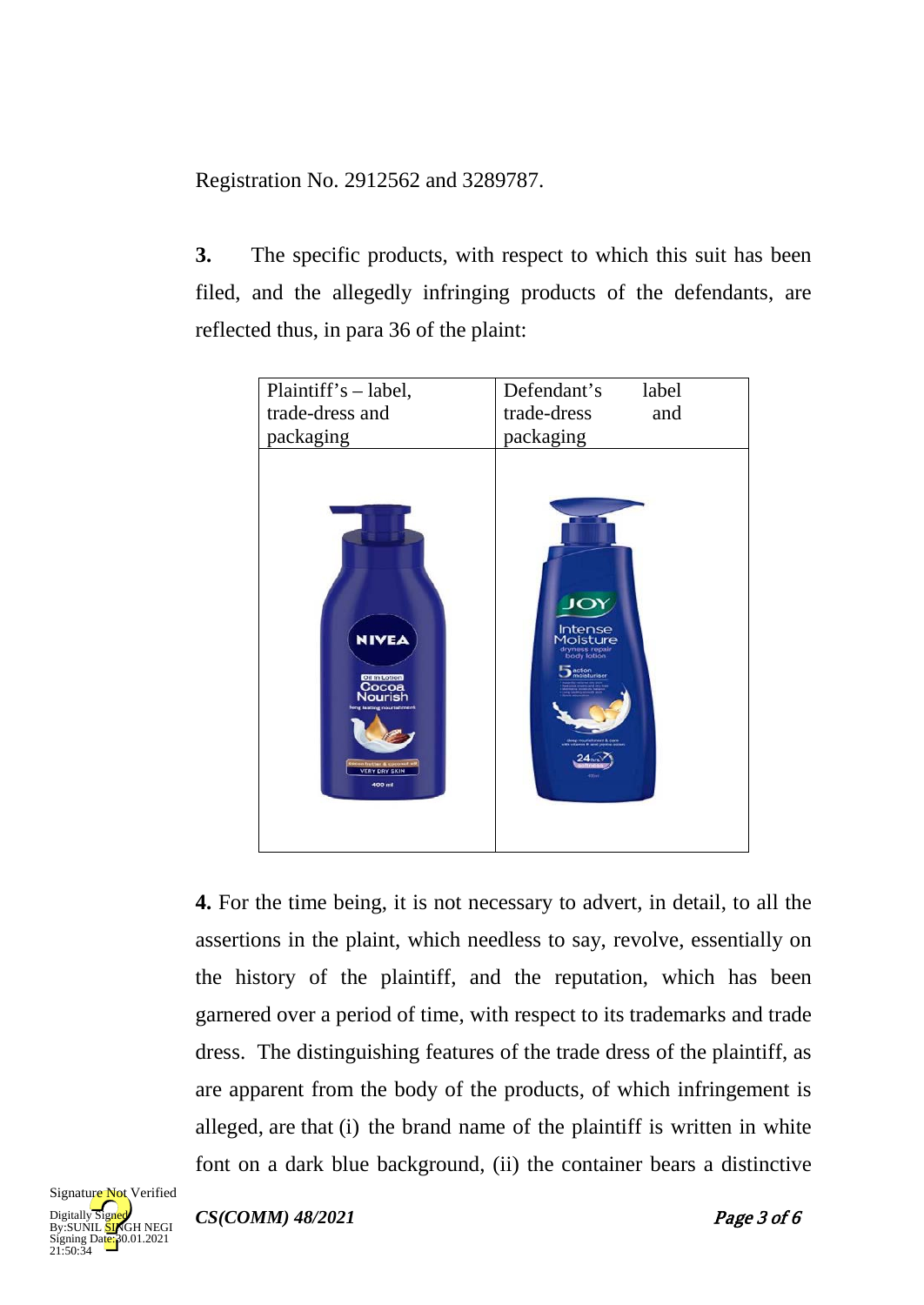blue colour, which is stated to be inevitably identified with the plaintiff and its products and which, as per the assertions in the plaint, stands protected as a colour mark by German Trademark and Patent Office in Class 3, (iii) a milk swirl/splash device in white colour towards the lower half of the container and (iv) cocoa butter in the form of a droplet design in golden colour in the middle of the milk swirl/splash device.

**5.** The defendants, it is pointed out, have been manufacturing and dealing in sale of beauty care and cosmetic products under the name "Joy" but, till the commencement of manufacture of the allegedly infringing moisturizer, was adopting trade dresses which were distinct from those of the plaintiffs. Para 34 of the plaint reflects this position by the following photographs of the various other products of the defendants:



**6.** The plaint asserts, therefore, that, till the defendants started manufacturing the allegedly infringing products, the trade dress of the defendants' products did not imitate or replicate any of the distinctive features which mark the trade dress of the plaintiff's product.



*CS(COMM) 48/2021* Page 4 of 6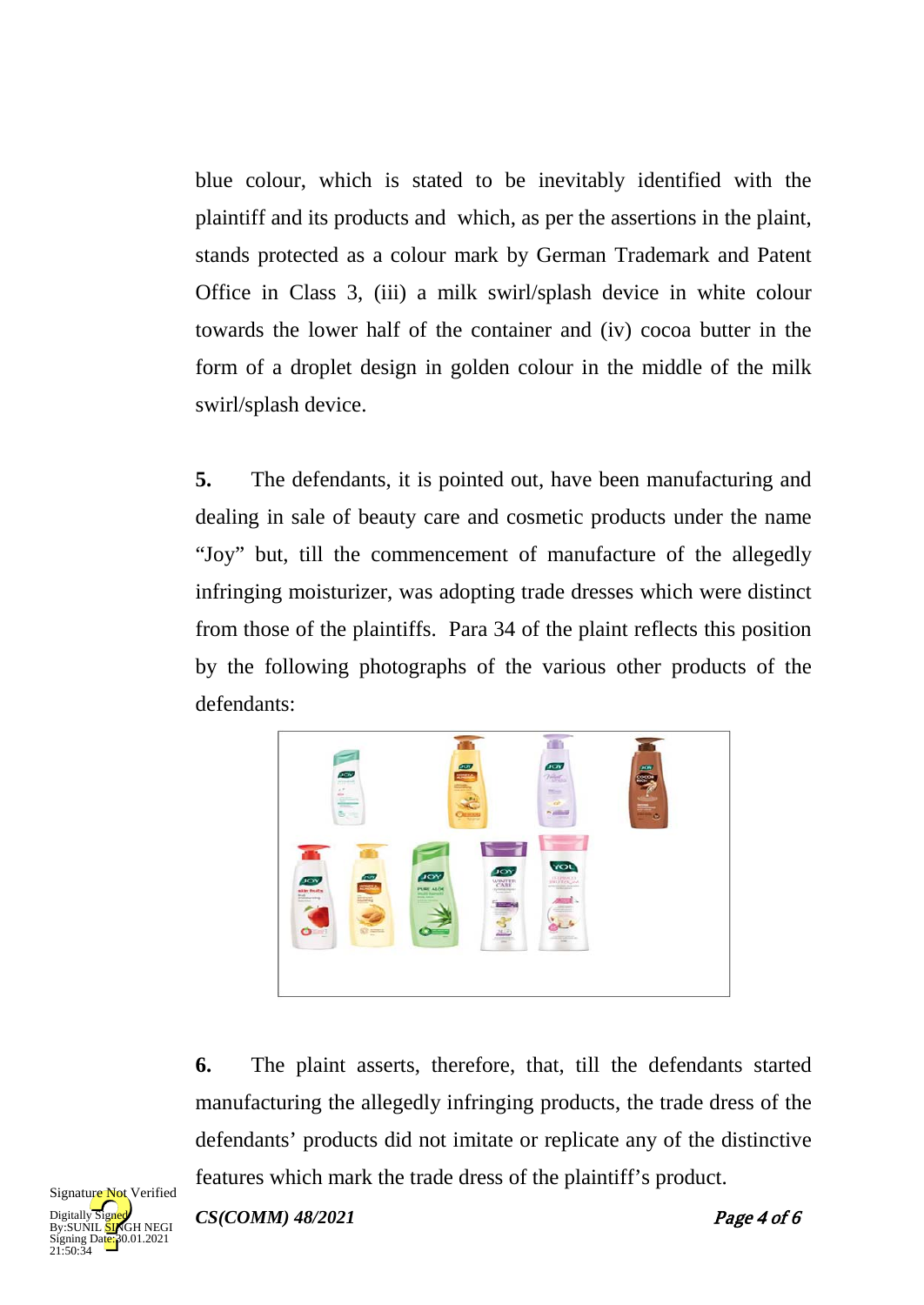**7.** The plaint further alleges that sometime in December, 2020, the plaintiff came to know that the defendants had commenced manufacture of "Joy Intense Moisture" moisturizing lotion, in a container, using a trade dress which was deceptively similar to that of the plaintiff.

**8.** A *prima facie* comparison of the products of the plaintiff and the allegedly infringing products of the defendants reveals this, indeed, to be the case. The defendants' product is also contained in a container of similar, even if not identical, shape and size, with white letters on a blue background, the shades of blue also being similar to the naked eye and, perhaps, most significantly, a white semicircular splash towards the lower half of the container, which at any rate is, *prima facie*, a feature distinctive to plaintiff's product. The test for comparison, it is settled, is not for identifying *dissimilarities* between the plaintiff's product and the allegedly infringing product of the defendant, but of whether, seen as a whole, the product of the defendants is *deceptively similar* to that of the plaintiff.

**9.** Holistically seen, therefore, there is, *prima facie*, every likelihood of an unwary purchaser, of average intelligence and imperfect recollection, confusing the product of the defendants with that of the plaintiff.

**10.** Seen in juxtaposition with the fact that, till the allegedly infringing product came to be manufactured, the defendants were not